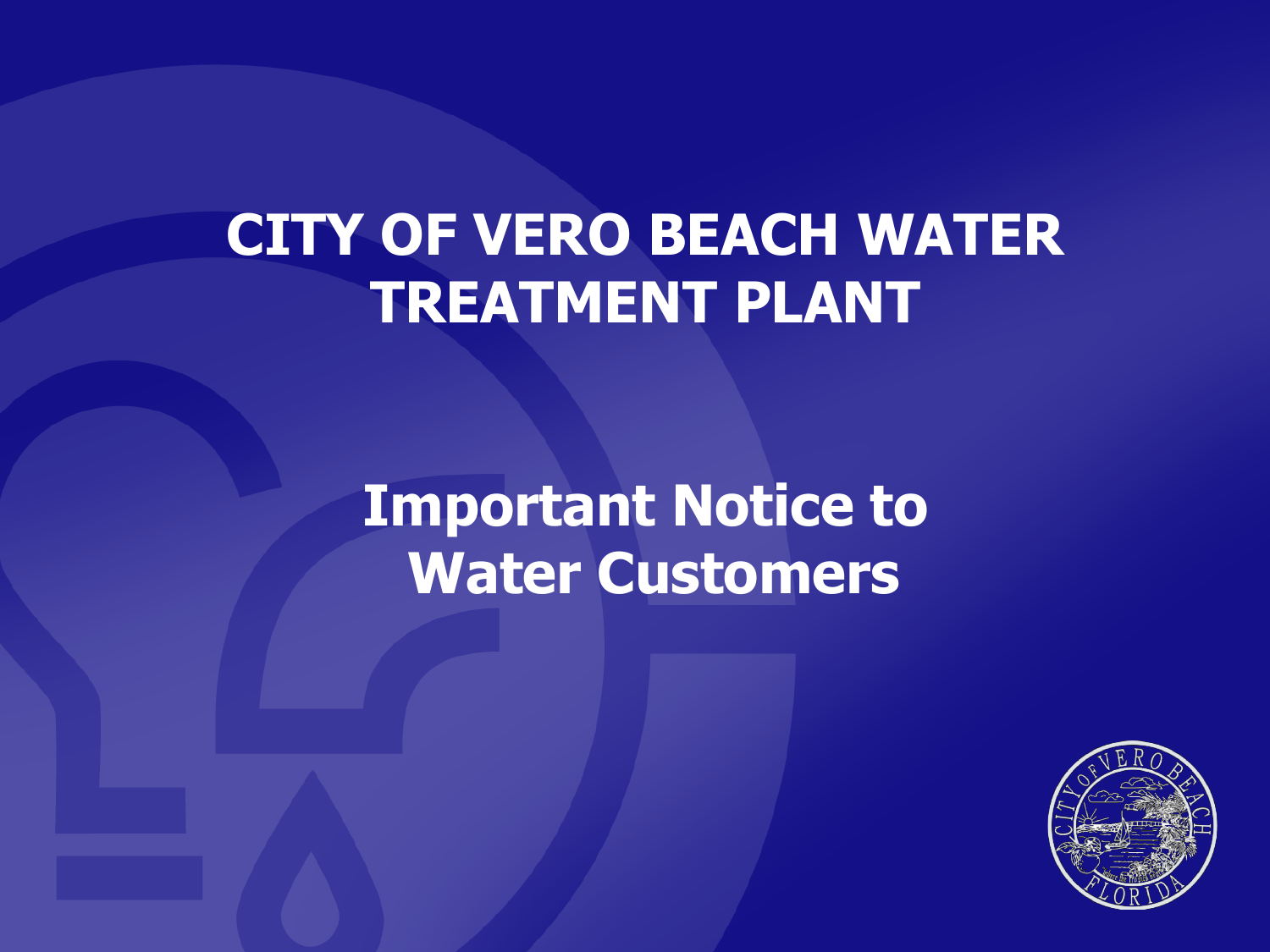to the City of Vero Beach and does not apply to the Customers of Indian River This important notice applies Water Utility Customers only County Utilities.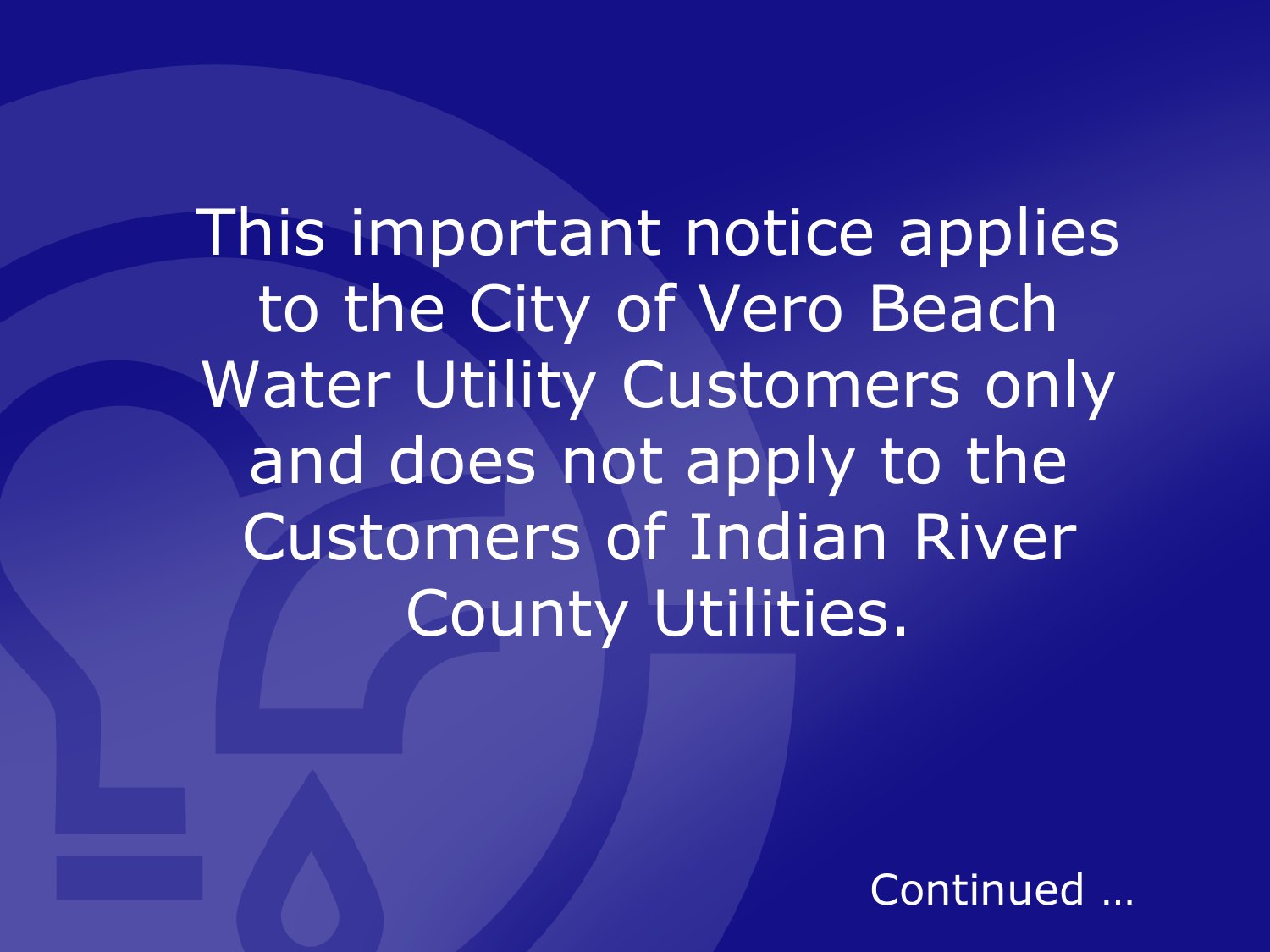The City of Vero Beach Water Treatment Plant, as part of its annual maintenance method of disinfection. activities, will temporarily change its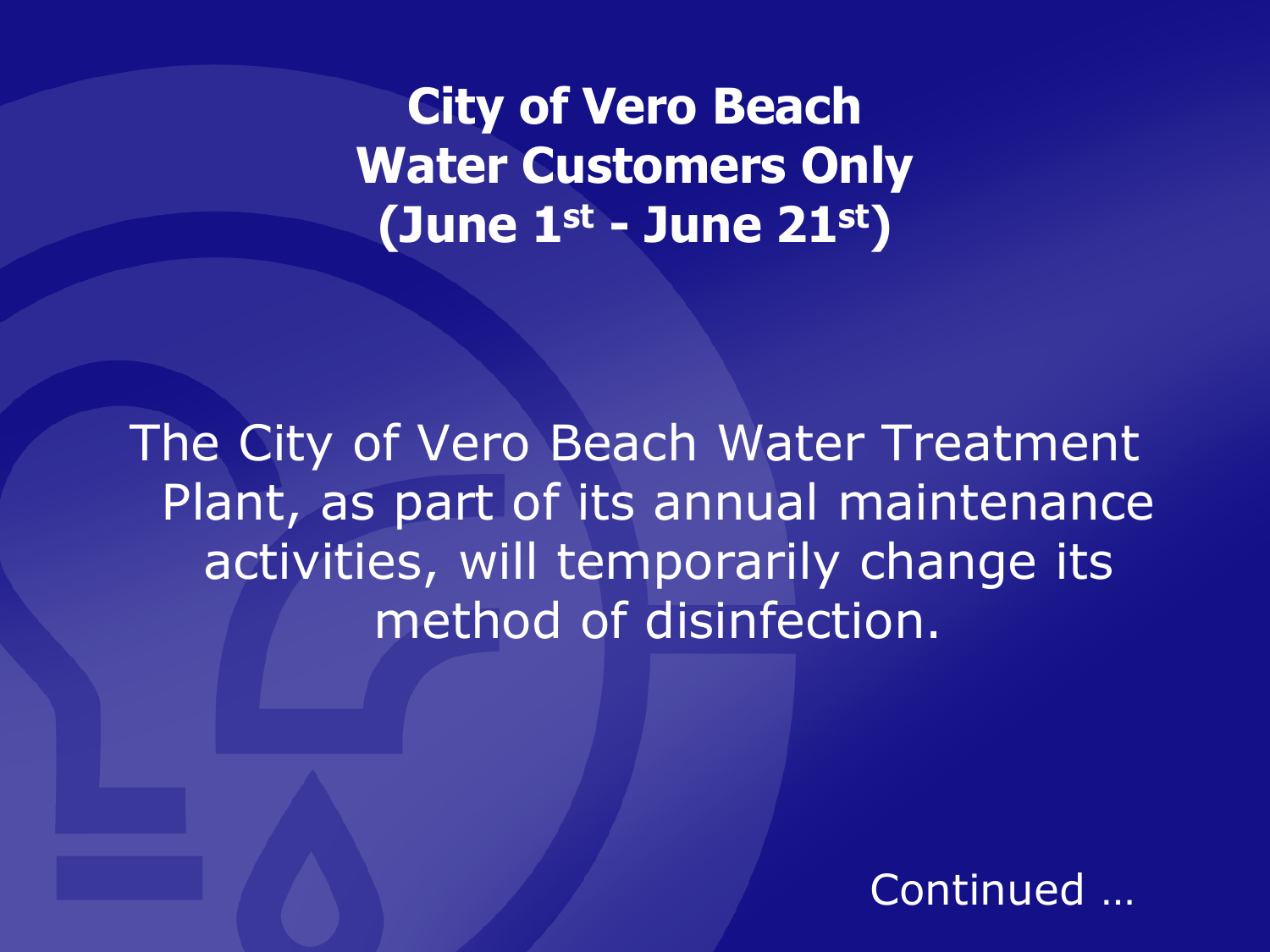Chloramines, which are chlorine mixed with ammonia, are normally used. During this temporary change, free chlorine, without ammonia, will be used. At the end of this program, the Water Treatment Plant will switch back to using Chloramines.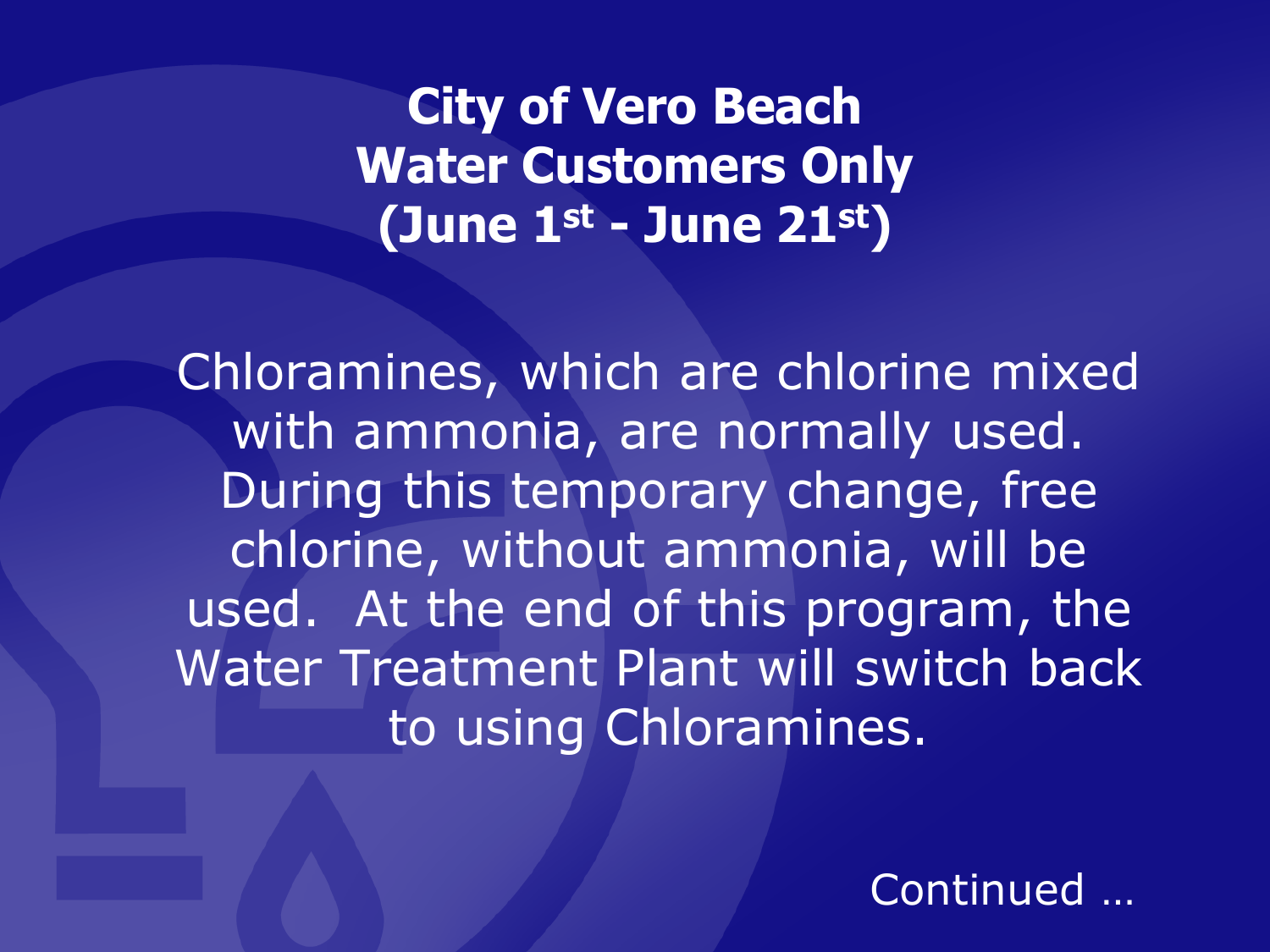- chlorine taste or odor in their tap water • Customers may notice an unusual during this period.
- • These temporary conditions will not cause adverse health effects.
- Your water will remain safe for drinking and other normal uses.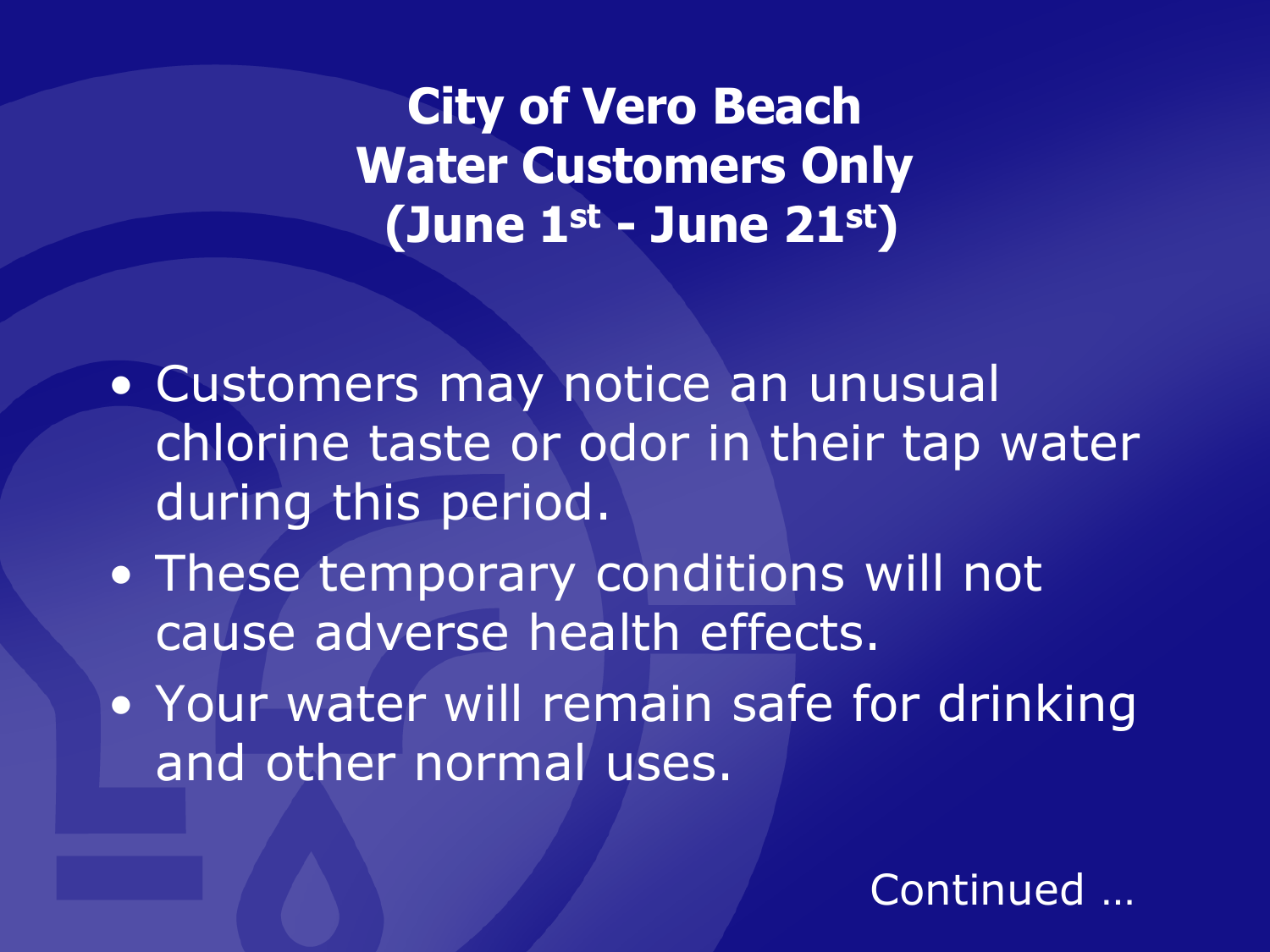- • Free Chlorine provides a somewhat stronger disinfection process than chloramines.
- • Changing to free chlorine periodically bacteria and helps ensure that the water you receive remains safe and free provides additional protection against of bacteria.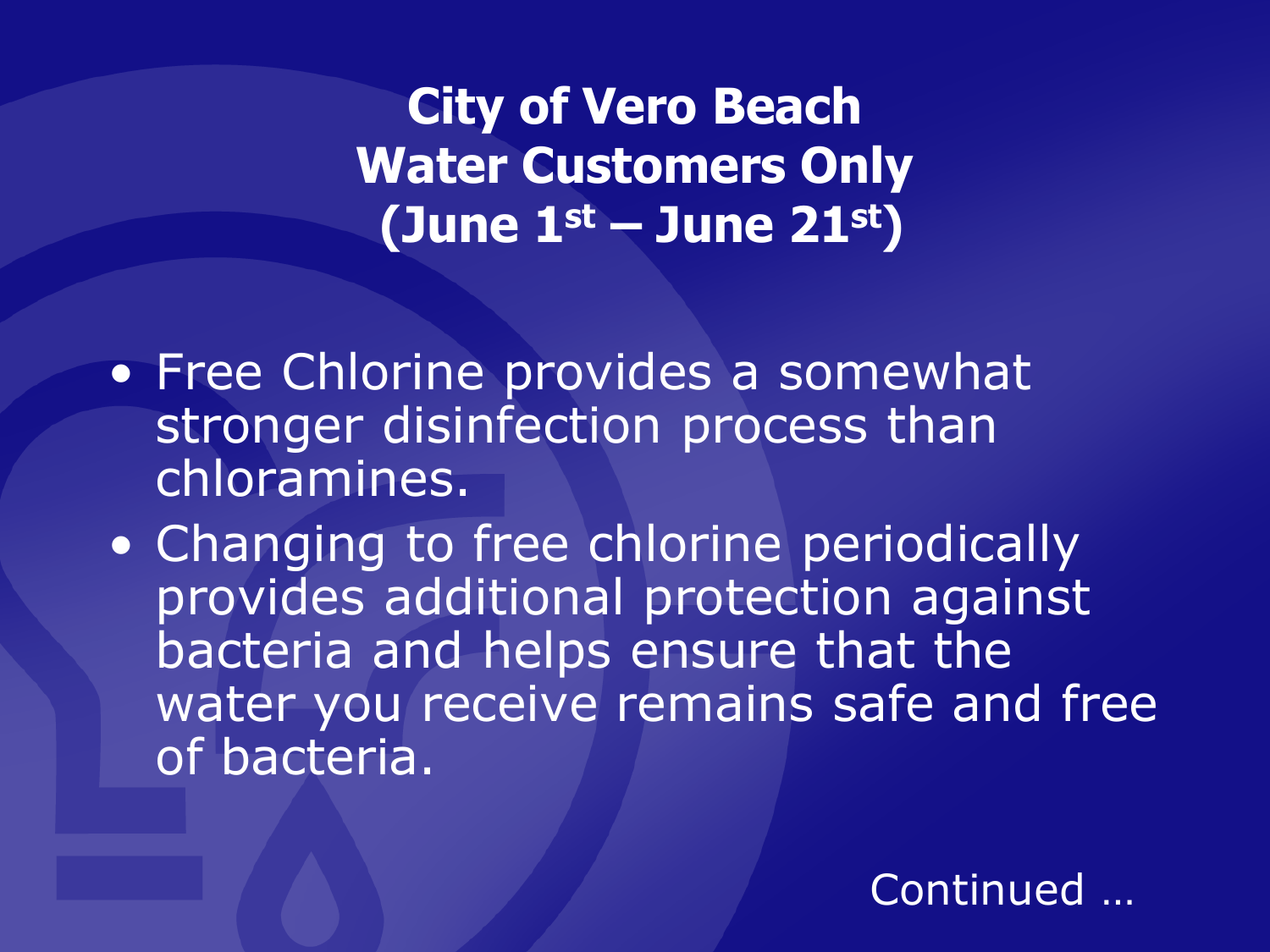- • Customers should be aware that their water may contain chlorine, ammonia, or a mixture of the two during this period.
- The following may need to make adjustments to their operations in order to maintain present water quality parameters:
	- Clinics, Hospitals, Tropical Fish Owners, and – Kidney Dialysis Users, Blood/Dialysis **Businesses**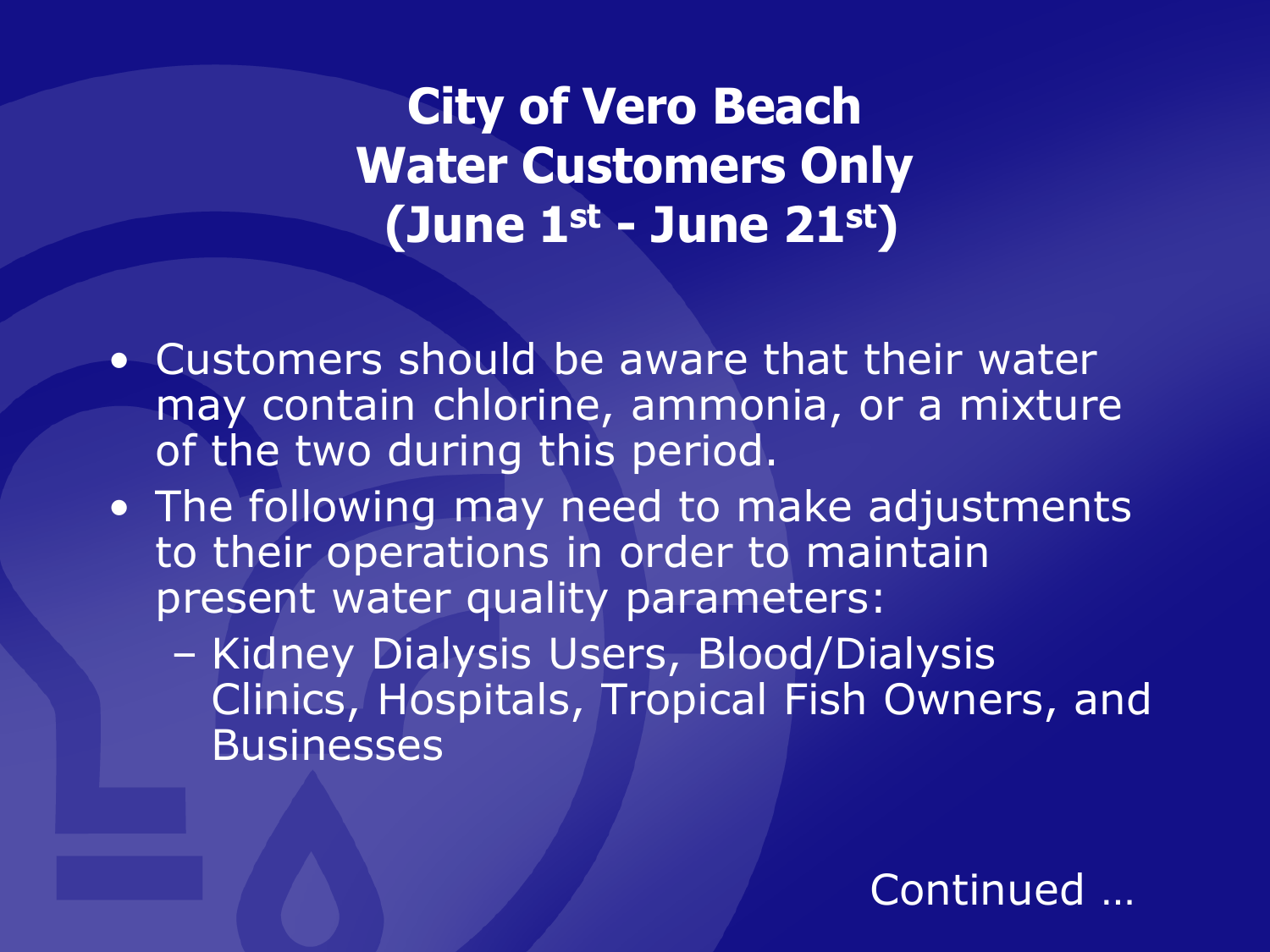- • If you experience an unusual chlorine taste during this period, there is no need to boil your water, purchase a water filter, or purchase bottled water.
- • You can draw a container of tap water, place it in your refrigerator, and allow it to set a few hours. This will allow much of the chlorine to leave the water.